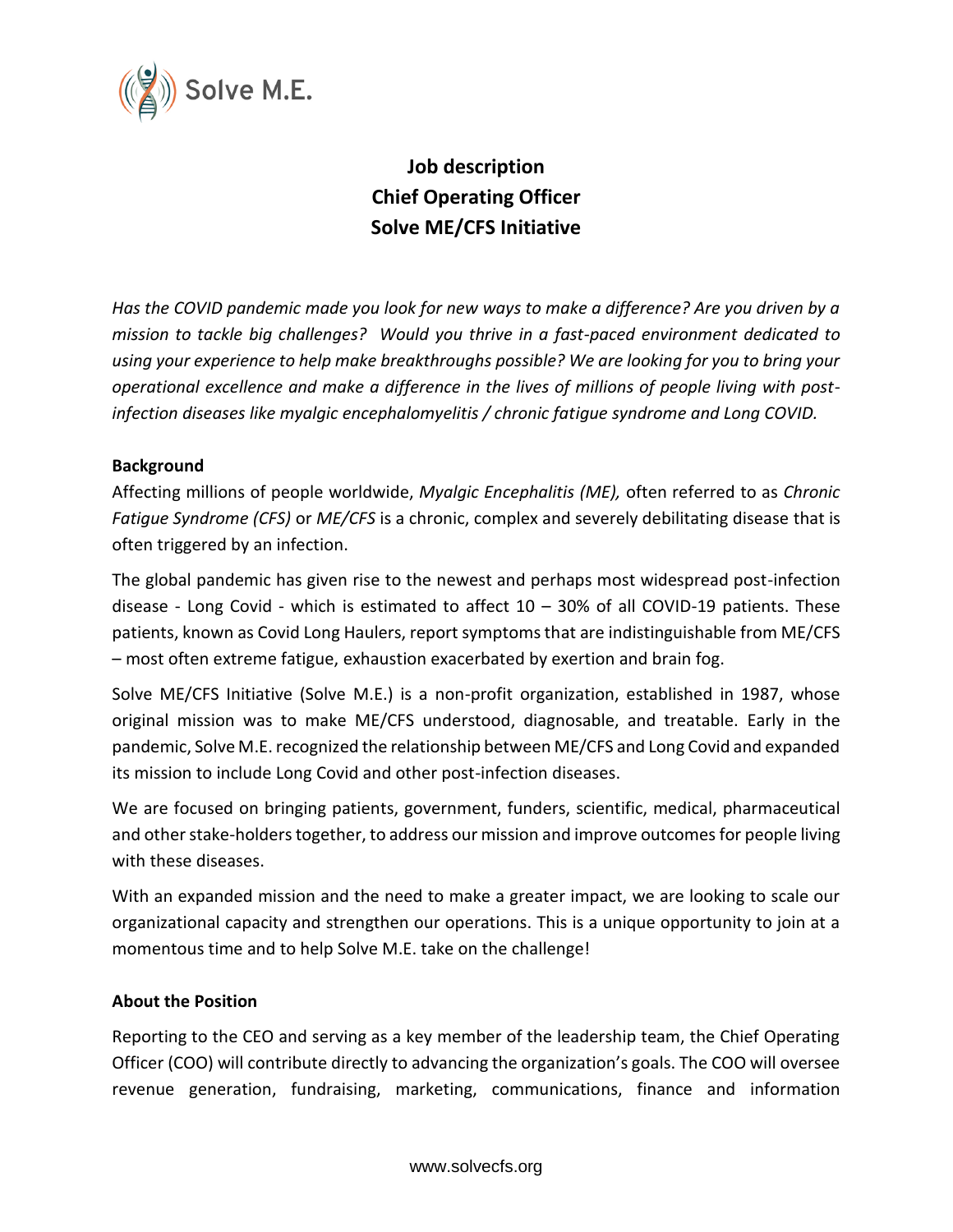

technology. The COO will enhance a culture of philanthropy across the organization and lead cross functional projects as needed. The COO will work with members of the leadership team to continue building our culture and provide our team with training and support.

This is an outstanding opportunity for a non-profit executive with operational experience and a proven track record in a growth environment to join a high-impact, mission-driven organization.

## **Key Responsibilities:**

## **Strategy, Vision and Leadership**

- Play a key role in strategic planning, budgeting and execution of annual and multi-year objectives.
- Lead the development and operation of systems for tracking and reporting on the organization's key metrics and progress.
- Identify opportunities to leverage cross-program strengths to take advantage of new opportunities or to address challenges.
- Lead and coordinate the planning, scheduling, and support for governing and advisory boards.

## **Team Development**

- Ensure staff members receive timely and appropriate reviews, training and professional / personal development.
- Promote a culture of high performance and continuous improvement that values learning and a commitment to quality.
- Bring focus to diversity, equity and inclusion organization-wide.

## **Communication, Marketing and Development**

- Oversee communications across the organization both internally and externally-facing.
- Create synergies by aligning development and marketing for amplification of messages and achieving revenue goals.

## **Operations, IT, Finance**

- Upgrade and implement an appropriate system of policies, internal controls, and procedures.
- Lead organization-wide annual budget and planning process.
- Achieve all financial deliverables (tax filings, audit, registrations)
- Maximize technology infrastructure, solutions and performance while minimizing risk.